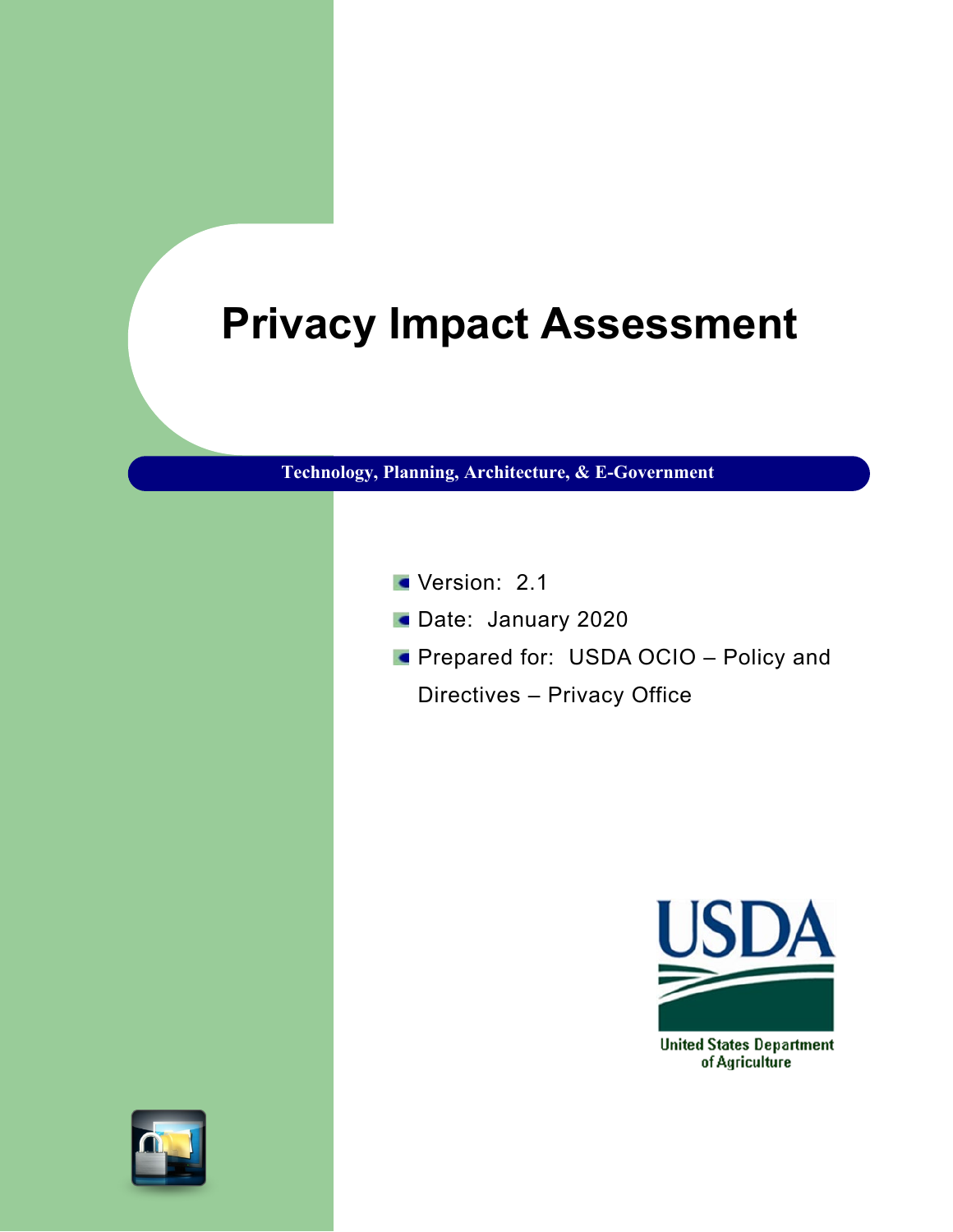

# **Privacy Impact Assessment for the**

# **Surveillance Collaboration Services (SCS)**

**January 2020**

**Contact Point Orlando Baca USDA APHIS Veterinary Services**

**Reviewing Official** 

*Tonya Woods Director, Freedom of Information and Privacy Act Staff* **United States Department of Agriculture** *(301) 851-4076*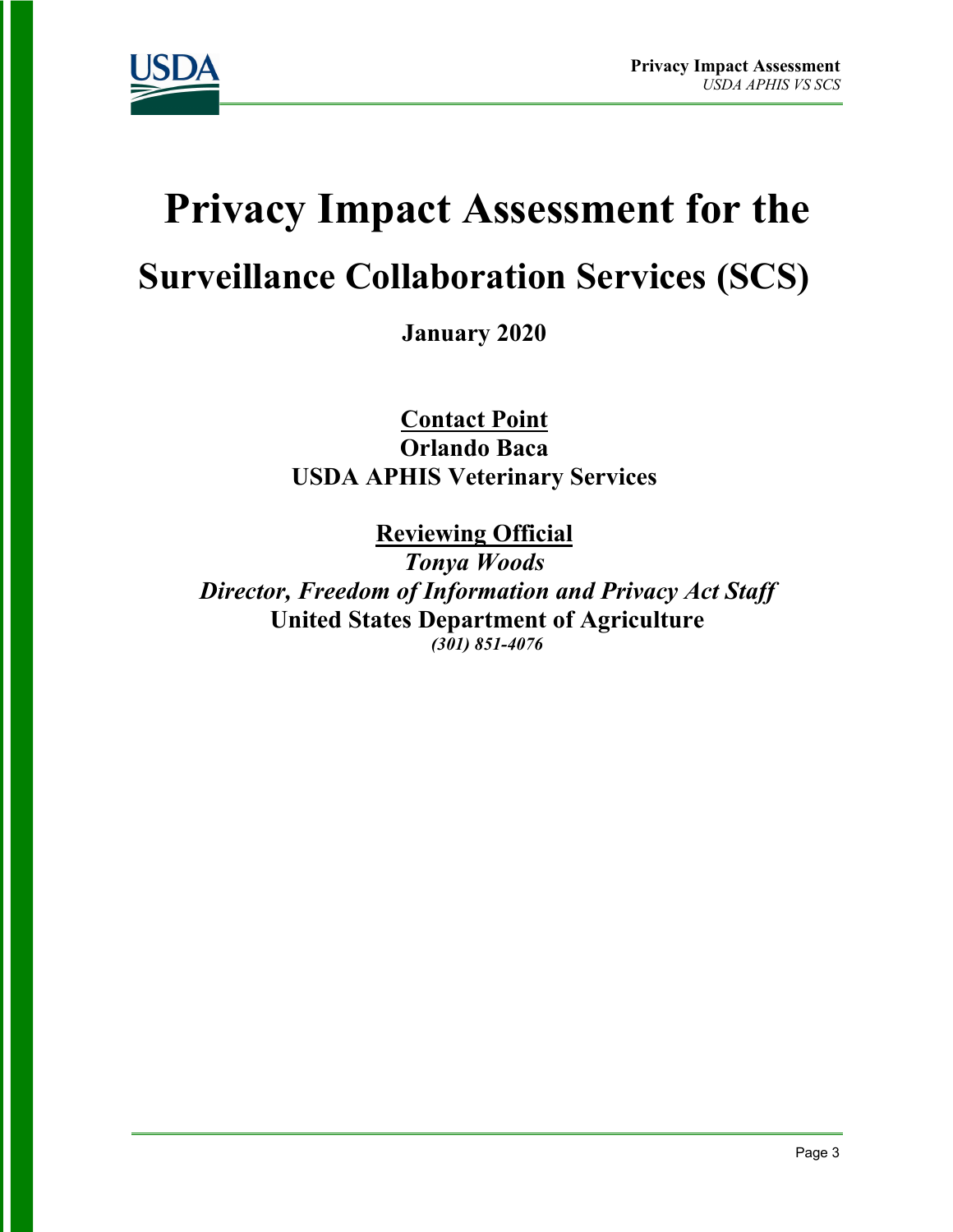

# **Abstract**

- This Privacy Impact Assessment (PIA) is for the USDA, Animal and Plant Health Inspection Service (APHIS), Veterinary Services (VS), Surveillance Collaboration Services (SCS) components: SCS CoreOne Web, SCS CoreOne Mobile, SCS Mobile Information Management (MIM), Animal Health Services (AHS) and SCS Mobile Forms.
- VS SCS is a collection of multiple commercial off the shelf (COTS) platforms and USDA developed services. VS SCS allows for the collection and reporting of animal health and surveillance information. It provides an electronic means of data input, data transmission, data storage, and data reporting. This enables USDA APHIS to take a comprehensive and integrated approach to collecting and managing animal health data for disease management and surveillance programs.
- This PIA was conducted as part of the annual assessment documents update.

# **Overview**

VS SCS is a collection of multiple COTS platforms and USDA developed services focused on animal health and surveillance. VS SCS enables VS to perform comprehensive surveillance of animal health for numerous species and diseases to facilitate the detection, management, prevention, investigation, control and eradication of animal diseases.

VS SCS maintains test and/or vaccination data and other program information such as disease or certification status for flocks/herds subject to or involved with APHIS VS animal disease/pest surveillance and or control programs such as: Viral Hemorrhagic Septicemia, Johne's disease, Brucellosis, Tuberculosis, Chronic Wasting Disease, Pseudorabies, and Avian Influenza. Included in this functional data is privacy related data such as USDA and State employee name, address, and phone information for employees directly involved in the above-mentioned program activities. VS SCS supports the VS mission to protect and improve the health, quality, and marketability of our nation's animals by providing a nationwide repository of animal health and productivity information.

VS SCS also maintains name, address, and phone information for individuals identified as contacts for premises (locations) and owners of animals or animal related operations involved with the various programs. Because of the variable nature of the premises, including sole proprietorships, and the undocumented relationship of the contact to the premises, many of the contacts are simply private citizens.

VS SCS is funded by Congress through appropriated funds for the Animal Health Technical Services budget line item. The system received a renewal of its Authority to Operate (ATO) in September 2020. SCS has a security categorization of "Moderate".

# **Section 1.0 Characterization of the Information**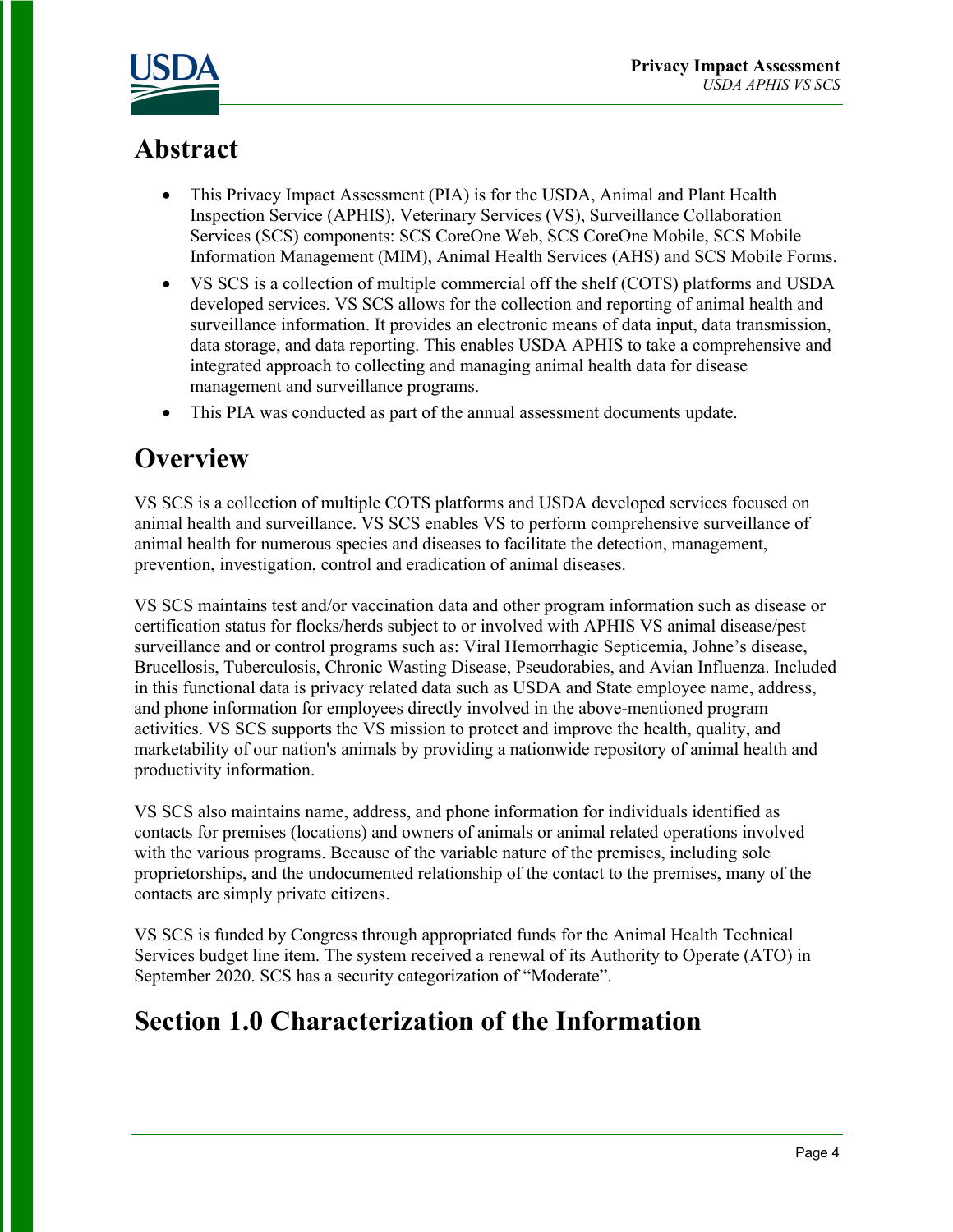



The following questions are intended to define the scope of the information requested and/or collected as well as reasons for its collection as part of the program, system, rule, or technology being developed.

#### **1.1 What information is collected, used, disseminated, or maintained in the system?**

| <b>Information/Record Type</b> | <b>Component Data (Examples)</b>                                                                                                                                                                                                                                                                         |
|--------------------------------|----------------------------------------------------------------------------------------------------------------------------------------------------------------------------------------------------------------------------------------------------------------------------------------------------------|
| Premises                       | Physical location of a business or animal<br>herd/flock                                                                                                                                                                                                                                                  |
| Premises Supplemental Detail   | Commercial operation records to provide<br>additional details about the business, such as<br>type of operation, type of livestock, and<br>whether or not they are approved to receive<br>international livestock.                                                                                        |
| Health management              | Operation management and practices related to<br>animal health care                                                                                                                                                                                                                                      |
| Events                         | Events are activities such as tissue collections,<br>vaccinations, inspections, or inventories.                                                                                                                                                                                                          |
| Surveillance                   | Test submission information and test results for<br>diseases such as Johne's disease, Brucellosis,<br>Tuberculosis, Chronic Wasting Disease,<br>Pseudorabies, Swine Influenza Virus, Scrapie<br>or Avian Influenza.                                                                                      |
| Animal                         | Animal species, breed, sex, age, classification,<br>and any associated individual or group<br>identifiers.                                                                                                                                                                                               |
| Other                          | Specific ad-hoc data, miscellaneous<br>identification numbers such as: the regulatory<br>official ID and/or the Veterinary Accreditation<br>number of the animal health official. It also<br>includes information about the medicine or<br>vaccine name, the manufacturer, and medicine<br>license code. |
| <b>Status</b>                  | Temporary conditions or groups that a herd<br>may be part of or subject to, such as<br>quarantined, infected, certified free, or<br>scheduled for future testing.                                                                                                                                        |
| Aggregated                     | Instance of surveillance and program data that<br>allows state-wide aggregation of data by<br>species, disease, premises type, herd status<br>and/or location (state, county, zip code).                                                                                                                 |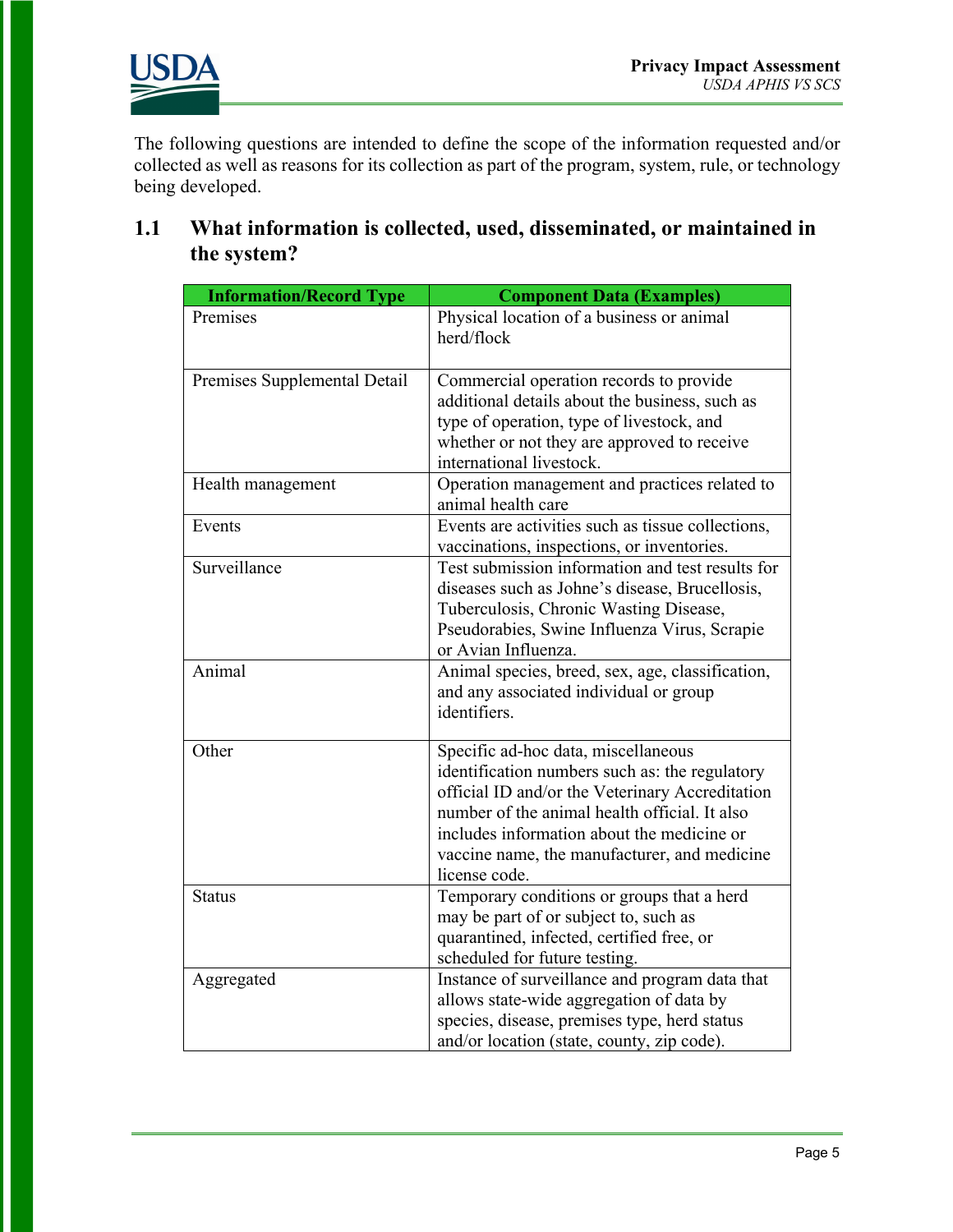

Concerning the privacy related information there are two types collected in VS SCS:

- Employee information VS SCS maintains name, address, phone and personal identification number (professional license number, Veterinary Accreditation number, regulatory official ID) information for USDA and State animal health employees directly involved in disease program activities.
- Other information VS SCS maintains name, address, and phone information for individuals identified as contacts for premises (locations) and owners of animals or animal related operations involved with the various animal disease/pest surveillance and or control programs that could be identified in agency assigned miscellaneous numbers (case numbers, flock IDs, permits, etc.) and personal identification number (professional license number, Veterinary Accreditation number) information for private veterinarians. Because of the varying nature of the premises, including sole proprietorships, and the undocumented relationship of the contact to the premises, many of the contacts are simply private citizens entitled to protection under the Privacy Act.

#### **1.2 What are the sources of the information in the system?**

There are three sources of information for VS SCS: Federal, State/Tribal/Local Government and third-party. Information in this system comes primarily from the users and individuals and/or businesses in the general public involved in or supporting the production, management or holding of livestock. In addition, the USDA Food Safety Inspection Service (FSIS), Farm Services Agency (FSA), and APHIS (Veterinary Services and Wildlife Services), will provide data to the system. The USDA National Agriculture Statistics Service (NASS) currently provide animal and farm population Census data aggregated at the county level for spatial display.

The individual State Veterinarian Offices, as well as multiple state and university animal diagnostics and genotyping testing laboratories will provide data for use in the USDA APHIS VS SCS system.

Third party sources of information may include the American Veterinary Medical Association (AVMA), National Turkey Federation (NTF), and private genotype testing laboratories, private individuals and companies who are the subject of the programs for whom we keep data and third-party data suppliers.

#### **1.3 Why is the information being collected, used, disseminated, or maintained?**

The purpose of the Surveillance Collaboration Services system is to allow animal health officials to effectively manage animal disease, pest and surveillance programs including providing:

a) rapid detection and effective response to animal disease and animal pest events in the United States thereby reducing the spread of infections to new flocks/herds;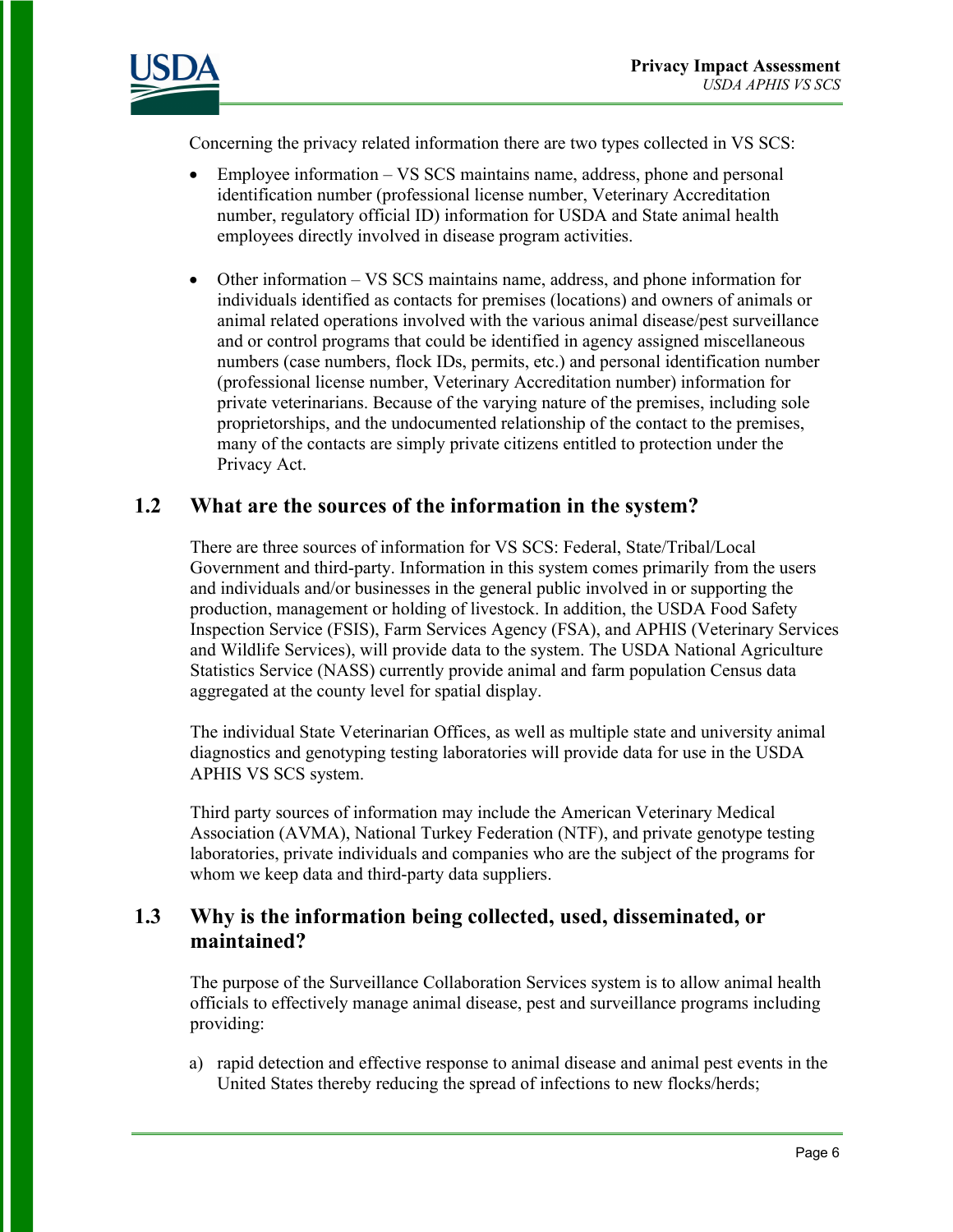

- b) epidemiological analysis, including animal tracing, diagnostic testing, surveillance activities, and other factors of epidemiologic importance for evaluating disease risk;
- c) notification of owners or buyers of potentially exposed or infected livestock and State and Federal regulatory officials, including notification through a public web site when records are inadequate to trace such animals to a specific owner or premises;
- d) documentation of U.S. animal health program expenditures, statistical data and accomplishments that support national animal disease control programs and international trade agreements;
- e) documentation of compliance with and provisions for a public listing of participants in voluntary certification or quality assurance programs; and
- f) provide a public listing of approved or qualifying facilities such as approved livestock markets.

Summarized animal disease information is reported to the (OIE) Office International des Epizooties (World Organization for Animal Health). Some animal disease information is shared with world trading partners provided for risk analysis to demonstrate that US agricultural animal products are safe for export to other countries. Most risk analysis information is aggregated information and does not describe detailed record information.

Some animal disease information is shared with state and federal wildlife agencies, as animal diseases frequently cross over between domesticated animals and wildlife.

Similarly, some animal disease information is shared with state and federal public health agencies, as animal diseases can cross over between domesticated animals and humans.

All information for a State, by definition, is shared with state animal health officials and state animal health databases for that State. State employees who are authenticated users have access to all the data collected about animals in their state. Federal users have access to data to meet the mission of Veterinary Services. State partners use the information to manage animal diseases in their state.

#### **1.4 How is the information collected?**

The information collected from states, users, individuals and/or businesses in the general public is collected on OMB approved- forms or directly as referenced in Information Collections numbers 0579-0047, 0579-0146, 0579-0212, 0579-0007 and 0579-0101. As these packages come up for renewal appropriate screen shots will be included. In some cases, the information is entered directly into the USDA APHIS VS SCS CoreOne Web application by animal lab employees who are entering results from their internal lab documents or a state or federal employee entering information provided over the phone, in an email, or letter by a producer typically in order to fulfill a request for a flock ID or ear tags. State or federal employees and private practitioners can also enter field data directly into the SCS AHS component. Members of the public do not access the SCS CoreOne Web or SCS MIM systems to enter data themselves. For the SCS Mobile Forms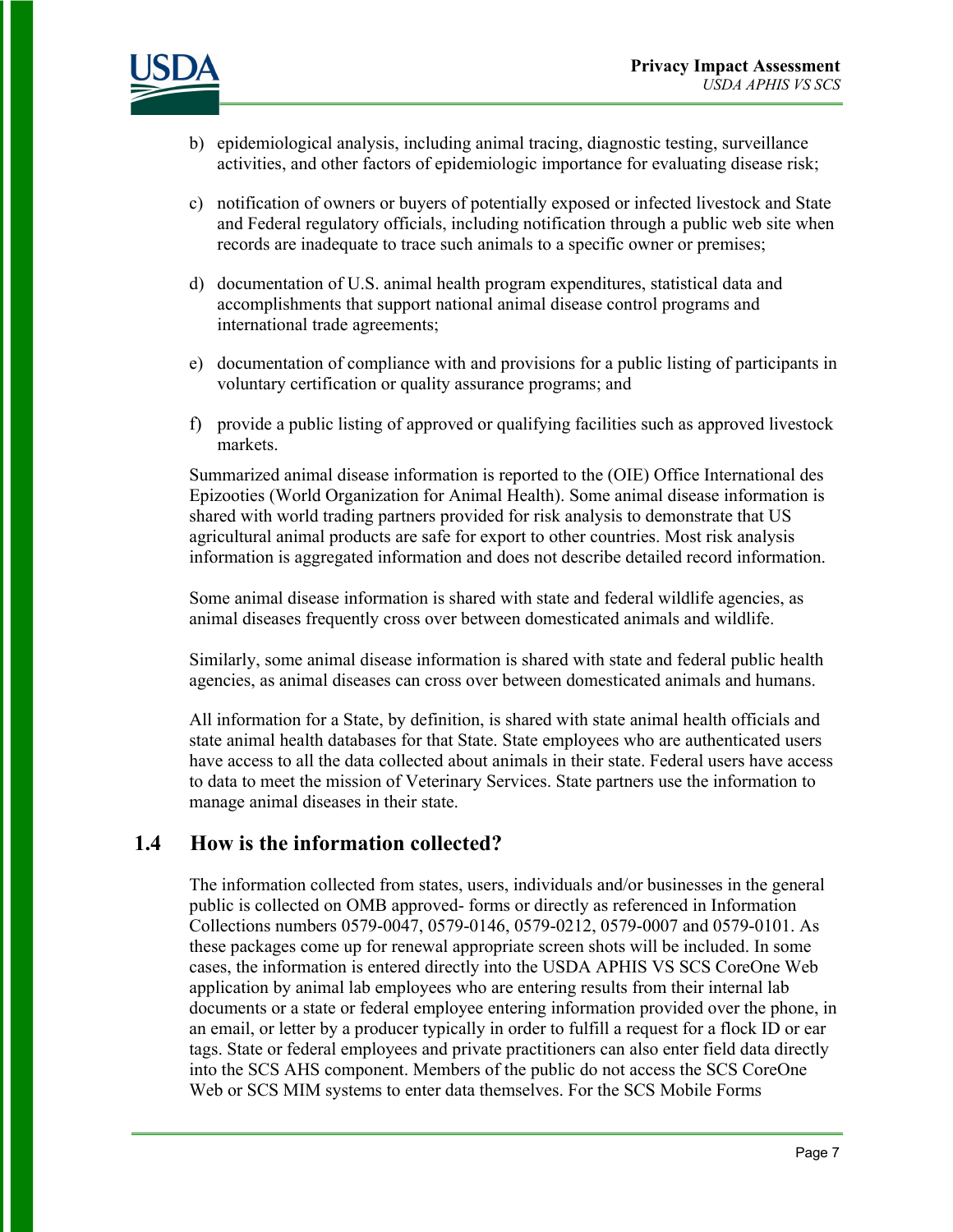

application, the information is entered directly into the application by state or federal employees. Members of the public do not access the SCS Mobile Forms system to enter data themselves. Data input is by authenticated state and federal employees.

#### **1.5 How will the information be checked for accuracy?**

Data collected from customers is verified for accuracy, relevance, timeliness and completeness by USDA and state employees. These employees are responsible for the review and accuracy of the data. Verification of data records occurs on an as-needed basis. Also, there are limited systematic data entry constraints to ensure entry completeness. Data collected from USDA sources is verified for accuracy, relevance, timeliness and completeness by USDA and state employees. These employees are responsible for the review and accuracy of the data. Verification of data records occurs on an as-needed basis. Also, there are limited systematic data entry constraints to ensure entry completeness.

Data collected from non-USDA sources will be verified for accuracy, relevance, timeliness and completeness by USDA Veterinary Services employees, state employees and or other federal employees. These employees are responsible for the review and accuracy of the data. Data verification occurs on an as-needed basis. Also, there are limited systematic data entry constraints to ensure entry completeness.

#### **1.6 What specific legal authorities, arrangements, and/or agreements defined the collection of information?**

- The Animal Damage Control Act of 1931, 7 U.S.C. 8351 *et seq*. of the Animal Health Protection Act;
- The Animal Health Protection Act, 7 U.S.C. 8301-8317;
- The Farm Security and Rural Investment Act of 2002, 7 U.S.C. 7901 *et seq*.;
- Public Health Security and Bioterrorism Preparedness and Response Act of 2002, 116 Stat 674-678;
- The Homeland Security Presidential Directives 7 and 9; and
- Farm Bills an omnibus, multiyear law that governs an array of agricultural and food programs.

#### **1.7 Privacy Impact Analysis: Given the amount and type of data collected, discuss the privacy risks identified and how they were mitigated.**

Unauthorized disclosure of employee and other personal data, as identified in Section 1.1 above, was the primary privacy risk identified in the PTA. USDA APHIS, including the VS Executive Team, District and Commodity Directors, Assistant District Directors, Centers for Epidemiology and Animal Health (CEAH), Center for Informatics (CFI) and State Veterinarians are all responsible for protecting the privacy rights of the employees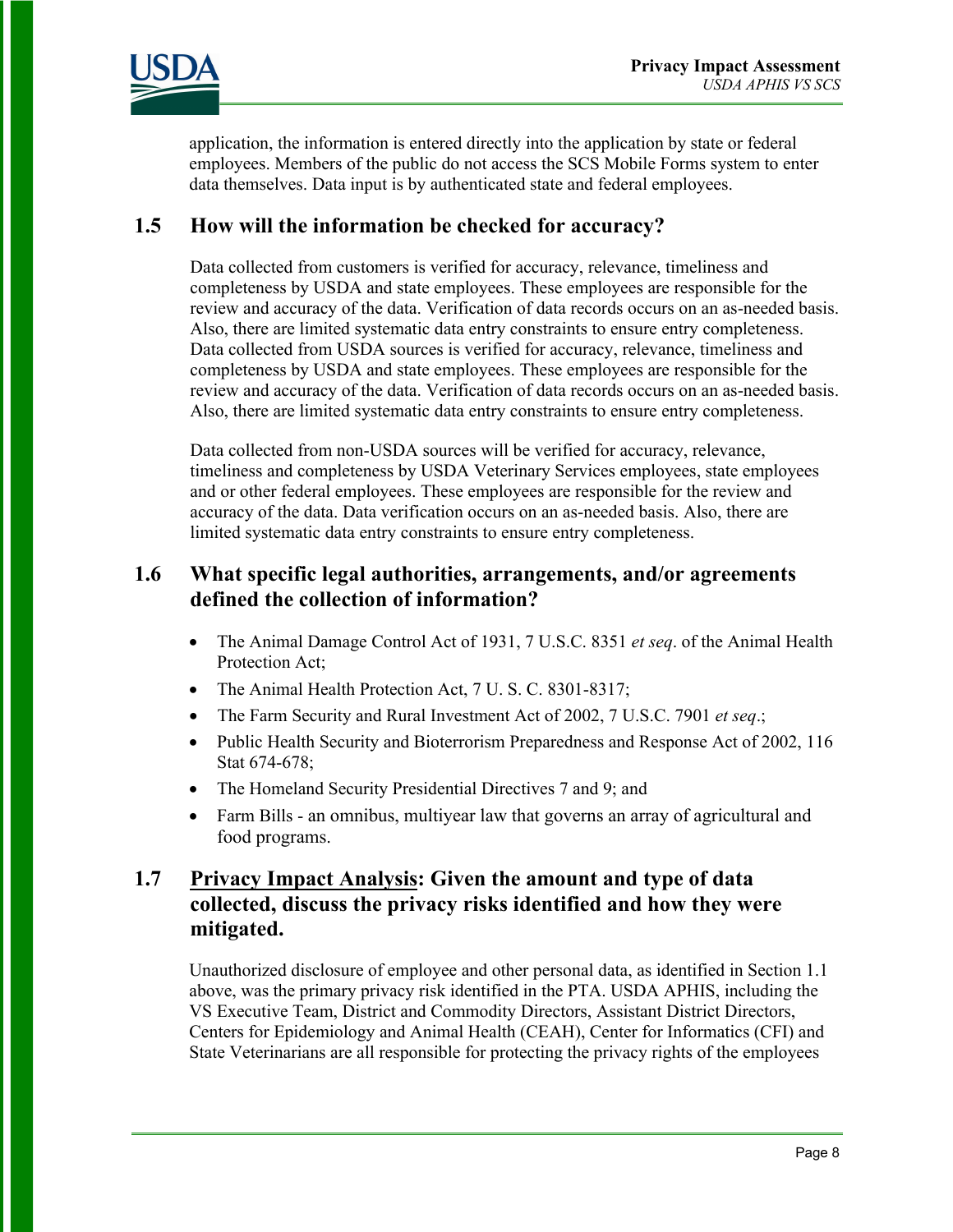

and other persons identified in the SCS as required by applicable State and Federal laws. Specific mitigation activities are:

- All access to the data in the system is controlled by formal authorization. Each individual's supervisor, or APHIS representative in the case of external users, must identify (authorize) what functional roles that individual needs in the VS SCS platforms / services.
- Access to VS SCS platforms / services is controlled by the USDA eAuthentication system.
- The application limits access to relevant information and prevents access to unauthorized information.
- All users receive formal system training and are required to sign Rules of Behavior on an annual basis as part of the USDA mandatory information system security awareness training.
- At the login screen of the application the warning banner must be acknowledged before users are allowed access.

## **Section 2.0 Uses of the Information**

The following questions are intended to delineate clearly the use of information and the accuracy of the data being used.

#### **2.1 Describe all the uses of information.**

The data is used for routine animal health surveillance, management of domestic animal disease and pest control programs, and to monitor for and respond to the introduction of foreign animal diseases.

State Veterinarians and State/Tribal Animal Health officials, as co-owners of the data, have the discretion to share information stored in the VS SCS relevant to premises or persons within their state in accordance with state laws and regulations via public web sites and/or may store such information in animal health and surveillance management databases developed by State IT developers, contractors or other third party software vendors in a manner that provides secure data access.

Certain disease information reported by State/Tribal/Local and/or Federal employees is recorded in VS SCS. These reports are then summarized by APHIS in reports to the (OIE) Office International des Epizooties (World Organization for Animal Health). No 'customer', 'employee' or 'other' classifications of private information is published or distributed to OIE.

The Surveillance Design and Analysis (SDA) and the Commodity Health Centers have agency responsibility for reporting surveillance and program management activities on a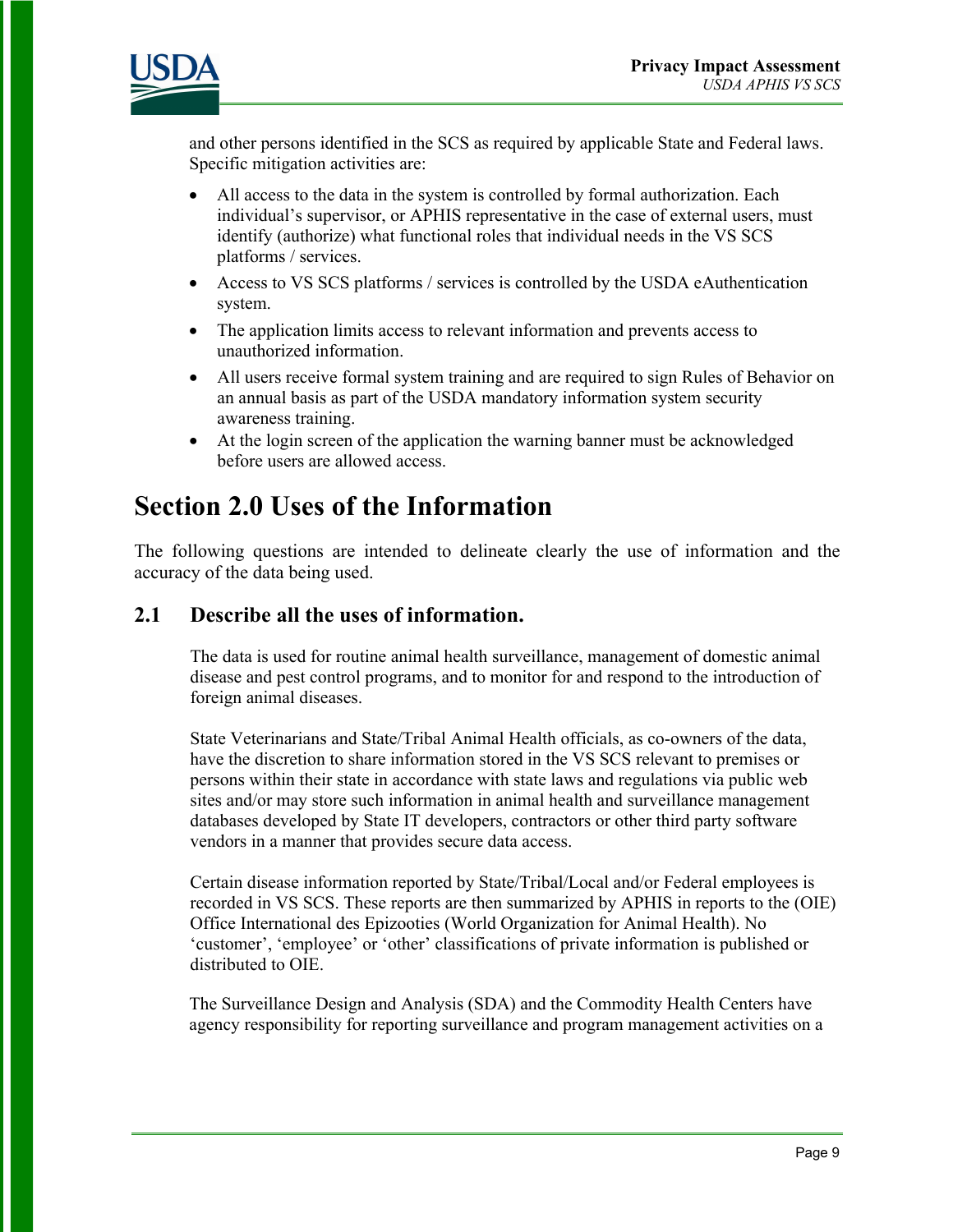

nationwide basis. The SDA and the Commodity Health Centers will have direct access to VS SCS and provide and publish summarized data to the public and our trading partners.

#### **2.2 What types of tools are used to analyze data and what type of data may be produced?**

VS SCS platforms / services use multiple tools to analyze data such as  $IBM^{\circledast}$  Enterprise Cognos<sup>®,</sup> Excel spreadsheets, SAS<sup>®</sup> (a statistical application), Tableau®, Palantir<sup>®</sup> Data Integration Services (DIS). Data is used to produce summary reports for stakeholders, and detailed internal reports, which may contain name, address, and phone information for persons identified in VS SCS.

#### **2.3 If the system uses commercial or publicly available data please explain why and how it is used.**

VS SCS uses Google Mapping data and USDA National Agriculture Statistics Service (NASS) animal and farm population Census data aggregated at the county level for spatial display. This data allows APHIS to see how much surveillance has been completed by Veterinary Services versus how many animals are reported to live in a particular county.

#### **2.4 Privacy Impact Analysis: Describe any types of controls that may be in place to ensure that information is handled in accordance with the above described uses.**

- Privacy rights of the employees and other persons will be protected by USDA APHIS VS management within the limits of the Privacy Act of 1974. VS SCS has security controls to address access/security of information.
- All access to the data in the system is controlled by formal authorization. Each individual's supervisor must identify (authorize) what functional roles that individual needs in VS SCS.
- All requests for access to the system are verified by user identification and authentication. Users must have a government issued login and password that is controlled and managed either at the Veterinary Services, National, District or local offices or in the case of local State databases the State Veterinarian's office.
- VS SCS limits access to relevant information and prevents access to unauthorized information through role-based access.
- Detailed reports with personally identifiable information will be marked with an appropriate sensitivity classification.
- All users receive security basics training and are required to sign rules of behavior before being given access to the system. Additionally, all users receive security basics refresher training and sign rules of behavior on an annual basis.
- At the application login screen the warning banner must be acknowledged before users are allowed to log into the application.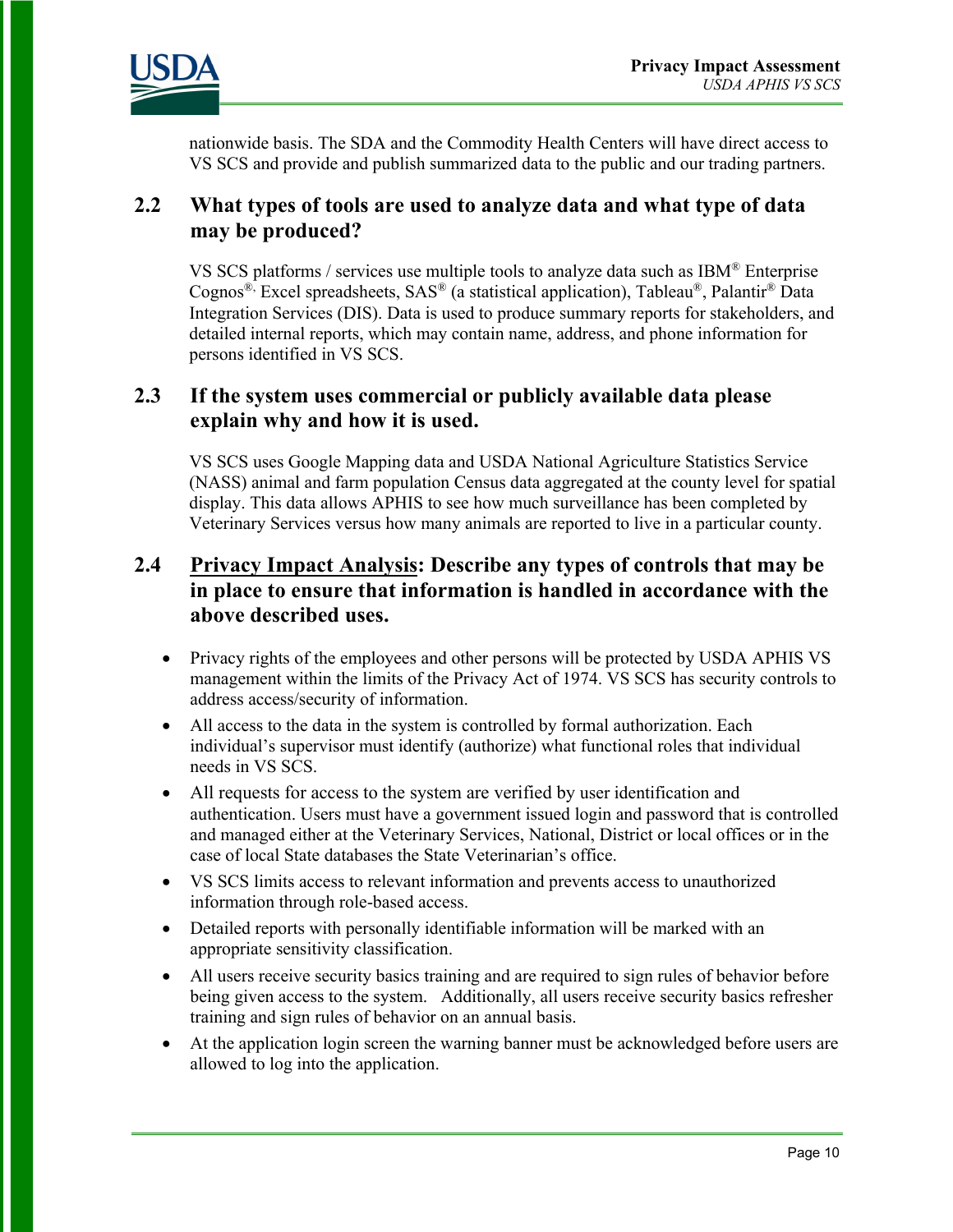

# **Section 3.0 Retention**

The following questions are intended to outline how long information will be retained after the initial collection.

#### **3.1 How long is information retained?**

Paper and electronic records will be retained in accordance with an established records retention schedule. Some records considered as permanent will be maintained in accordance with NARA requirements.

#### **3.2 Has the retention period been approved by the component records officer and the National Archives and Records Administration (NARA)?**

USDA APHIS Records Officer submitted records schedule request to NARA in 2018. APHIS is awaiting NARA approval.

#### **3.3 Privacy Impact Analysis: Please discuss the risks associated with the length of time data is retained and how those risks are mitigated.**

Unauthorized disclosure of employee and other personal data, as identified in Section 1.1 above, is the primary privacy risk, as identified by the PTA. The benefit of having that data available for premises backtracking and other trending information during an emergency overrides any risk due to data retention timescale. To date, all records have been retained as VS awaits NARA disposition and retention scheduling. To mitigate this risk, authorization access is strictly monitored. Personally Identifiable Information (PII) is limited to names, addresses, email and phone numbers of submitters. VS SCS maintains information in a secure manner and disposes of information per APHIS Directive 3440.2.

### **Section 4.0 Internal Sharing and Disclosure**

The following questions are intended to define the scope of sharing within the United States Department of Agriculture.

#### **4.1 With which internal organization(s) is the information shared, what information is shared and for what purpose?**

All data is available (for the areas/states for which they have responsibility) to USDA APHIS, including District and Commodity Directors, Assistant District Directors, district and national staff, Centers for Epidemiology and Animal Health (CEAH), Center for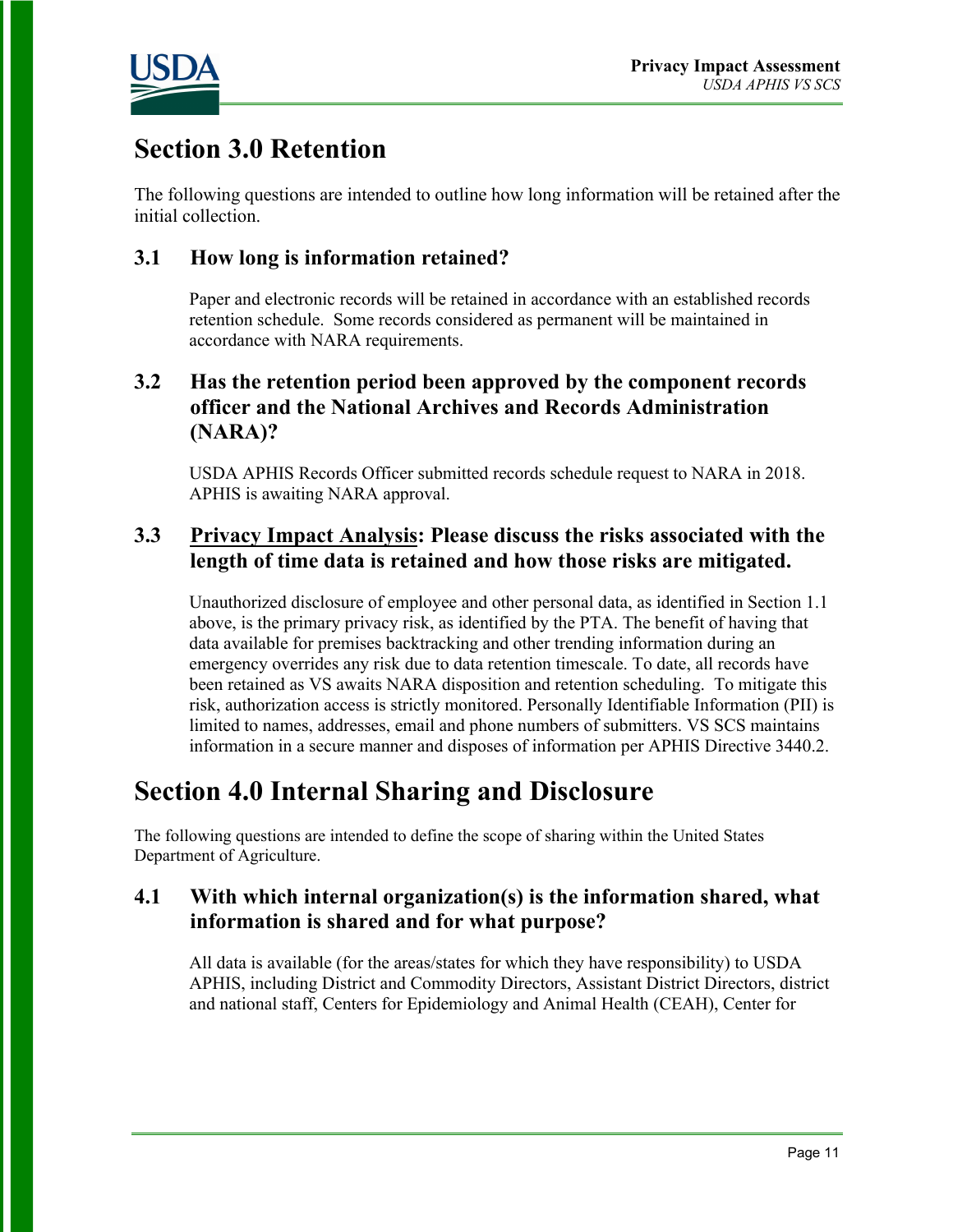

Informatics (CFI), and APHIS Wildlife Services for program implementation, oversight, and reporting.

Detailed data is shared with internal VS IT systems (Emergency Management and Response Services 2.0, MRP AWS GSS Animal Disease and Traceability Information System AHER component via VS Data Integration Services, and VSISM Alteryx and Tableau components), for integration, reporting and analysis.

National Import Export Services (NIES) gets summary data to assist in trade negotiations.

#### **4.2 How is the information transmitted or disclosed?**

The APHIS and state users have access to VS SCS through the APHIS Enterprise Infrastructure (AEI) and MRP Azure Cloud GSS and can extract detailed or summary reports that are pertinent to their organizations. ETL processes are used to transmit data from SCS to other VS IT systems, such as ADTIS AHER. The VS Rhapsody messaging system is used to move MIM and VSLS data into SCS CoreOne.

#### **4.3 Privacy Impact Analysis: Considering the extent of internal information sharing, discuss the privacy risks associated with the sharing and how they were mitigated.**

Unauthorized disclosure of employee and other personal information, as identified in Section 1.1 above, is the primary privacy risk to information shared internally to APHIS. These risks are mitigated through VS SCS, AEI, and MRP Azure Cloud GSS' security controls as delineated in the current VS SCS System Security Plan. Further, the animal health professionals who have access to the data are trained in the proper use and dissemination of this data. All access must be approved, before it is granted. VS, where feasible and within the technical limitations, ensures activities within the SCS are audited, PII is used only for authorized purposes and in a manner that is compatible with Privacy Act, and PII use is minimized to the extent necessary to meet the mission needs of the VS surveillance program.

### **Section 5.0 External Sharing and Disclosure**

The following questions are intended to define the content, scope, and authority for information sharing external to USDA which includes Federal, state and local government, and the private sector.

#### **5.1 With which external organization(s) is the information shared, what information is shared, and for what purpose?**

• To State/Tribal animal health officials and their contractors and other cooperators authorized access by State/Tribal animal health officials, data from their State/Tribe as co-owners of the data to: (a) Collaborate with USDA in conducting, managing, and evaluating animal health, disease, or pest surveillance or control programs, and monitoring for animal health, diseases or pests; (b) aid in containing and responding to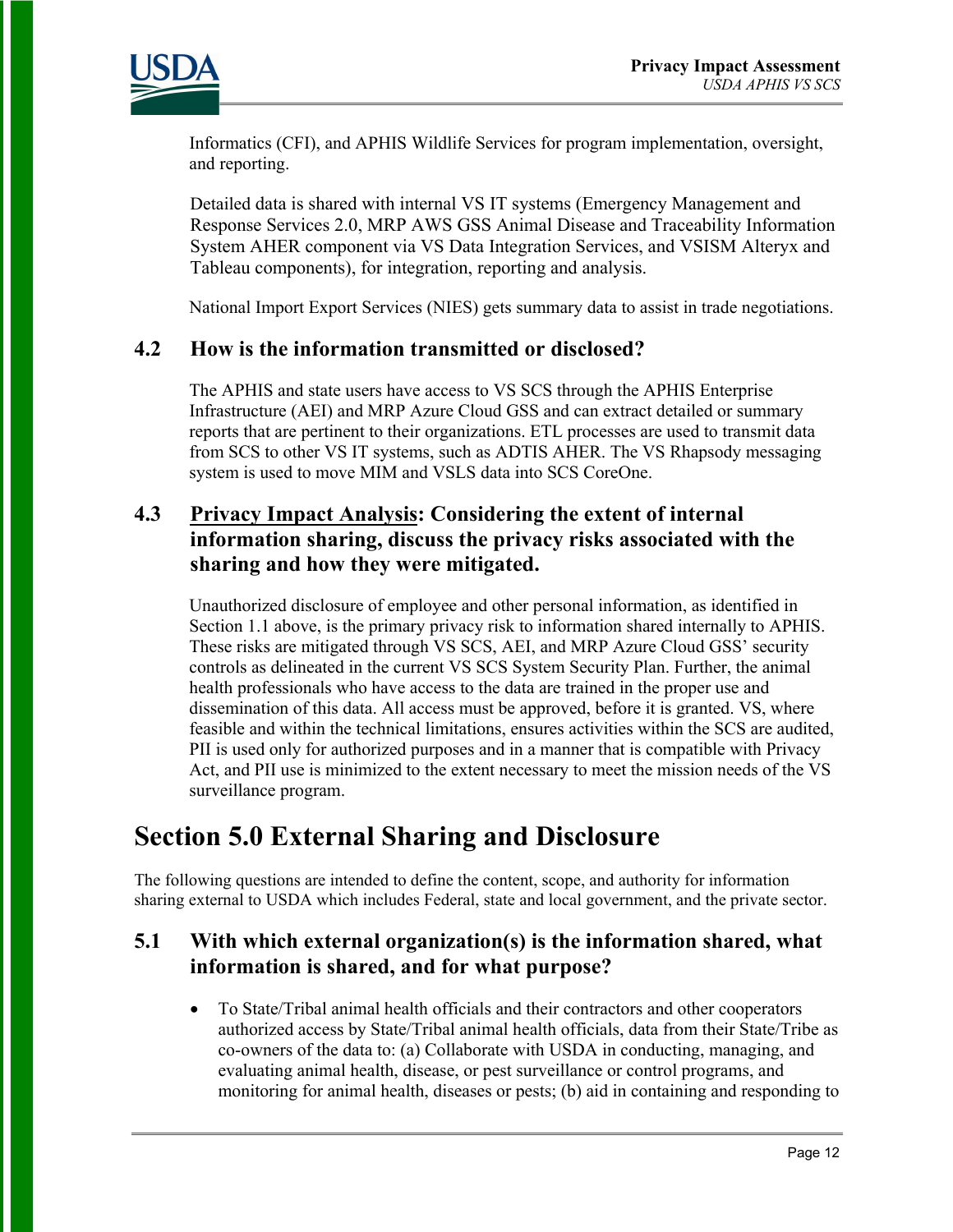

a foreign or domestic animal disease or pest outbreak, bioterrorism, or other animal health emergency; (c) disseminate information and solicit feedback on emergency preparedness and response guidelines and the system itself for the purpose of educating and involving these officials in program development, program requirements, and standards of conduct; and (d) States/Tribes may share information on premises, persons, or animals within their State or Tribe in accordance with State or Tribal laws and regulations via public websites or other means;

- To Federal, State/Tribal, or local wildlife agencies to collaborate with USDA in conducting, managing, or evaluating animal health, disease or pest surveillance or control programs, and monitoring for animal health issues, diseases, or pests affecting both wildlife and domestic animals or respond to emergencies impacting wildlife and domestic animals. Such parties will be bound by the nondisclosure provisions of the Privacy Act;
- To Federal, State/Tribal, or local government agencies involved with public health such as the Departments of Health and Human Services and Homeland Security (DHS) for the purposes of collaborating with USDA to conduct, manage, or evaluate zoonotic disease or pest awareness, surveillance, response or reporting activities, or to respond to emergencies impacting humans and domestic animals;
- To DHS' Customs and Border Protection for inspection of compliance with permit conditions;
- To cooperating laboratories, Federal, State, and local government officials, employees, or contractors, and other parties engaged to assist in administering animal health programs to assist the agency in carrying out the program. Such contractors and other parties will be bound by the nondisclosure provisions of the Privacy Act;
- To the World Organization for Animal Health (Office International des Epizooties (OIE)) for reporting summarized animal diseases information and to document country or regional disease status. No customer, employee, or other classification of private information is published or distributed to the OIE;
- To USDA contractors or cooperators with signed agreements collaborating with USDA in conducting, managing, or evaluating animal health, disease or pest surveillance or control programs, and monitoring for animal health issues, diseases, or pests or to aid in containing and responding to a foreign or domestic animal disease outbreak, zoonotic disease outbreak, bioterrorism, radiological event, or other animal health emergency;
- To the public through USDA websites: (a) Lists of participants in voluntary animal disease certification or quality assurance programs; (b) lists of individuals or entities not in compliance with animal disease regulations to reduce the potential risk of animal disease spread; and (c) list the herds of origin of exposed or potentially exposed animals when needed to notify individuals who may have acquired exposed or potentially exposed animals when other means of contact are unavailable.
- To the public and trading partners for their information and dissemination as needed and to document country or regional disease status. These summarized reports do not contain any customer, employee or other classifications of private data;
- To appropriate law enforcement agencies, entities, and persons, whether Federal, foreign, State, Tribal, local, or other public authority responsible for enforcing, investigating, or prosecuting an alleged violation or a violation of law or charged with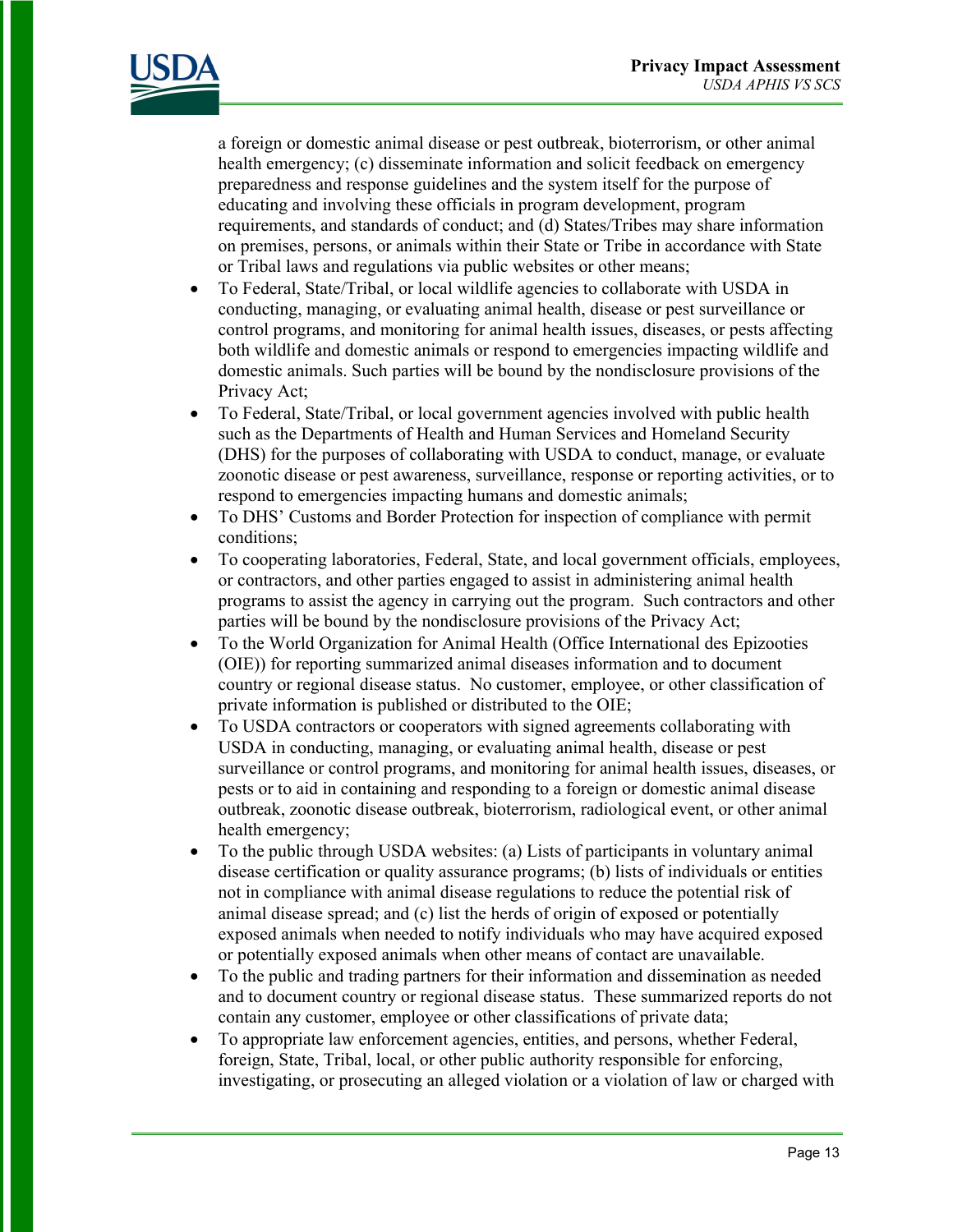

enforcing, implementing, or complying with a statute, rule, regulation, or order issued pursuant thereto, when a record in this system on its face, or in conjunction with other records, indicates a violation or potential violation of law, whether civil, criminal, or regulatory in nature, and whether arising by general statute or particular program statute, or by regulation, rule, or court order issued pursuant thereto, if the information disclosed is relevant to any enforcement, regulatory, investigative, or prosecutive responsibility of the receiving entity;

- To the Department of Justice when: (a) USDA, or any component thereof; or (b) any employee of USDA in his or her official capacity where the Department of Justice has agreed to represent the employee; or (d) the United States Government, is a party to litigation or has an interest in such litigation, and by careful review, USDA determines that the records are both relevant and necessary to the litigation and the use of such records by the Department of Justice is therefore deemed by USDA to be for a purpose for which USDA collected the records;
- To a court or adjudicative body in a proceeding when: (a) USDA or any component thereof; or (b) any employee of USDA in his or her official capacity; or (c) any employee of USDA in his or her individual capacity where USDA has agreed to represent the employee; or (d) the United States Government, is a party to litigation or has an interest in such litigation, and by careful review, USDA determines that the records are both relevant and necessary to the litigation and the use of such records is therefore deemed by USDA to be for a purpose that is compatible with the purpose for which USDA collected the records;
- To appropriate agencies, entities, and persons when: (a) USDA suspects or has confirmed that the security or confidentiality of information in the system of records has been compromised; (b) USDA has determined that as a result of the suspected or confirmed breach there is a risk of harm to individuals, USDA (including its information systems, programs, and operations), the Federal Government, or national security; and (c) the disclosure made to such agencies, entities, and persons is reasonably necessary to assist in connection with USDA's efforts to respond to the suspected or confirmed compromise and prevent, minimize, or remedy such harm;
- To another Federal agency or Federal entity, when information from this system of records is reasonably necessary to assist the recipient agency or entity in (a) responding to a suspected or confirmed breach or (b) preventing, minimizing, or remedying the risk of harm to individuals, the agency (including its information systems, programs, and operations), the Federal Government, or national security;
- To a Congressional office in response to an inquiry made at the written request of the individual to whom the record pertains;
- To USDA contractors and other parties engaged to assist in administering the program, analyze data, information management systems, Freedom of Information Act requests, and audits. Such contractors and other parties will be bound by the nondisclosure provisions of the Privacy Act;
- To USDA contractors, partner agency employees or contractors, or private industry employed to identify patterns, trends, or anomalies indicative of fraud, waste, or abuse; and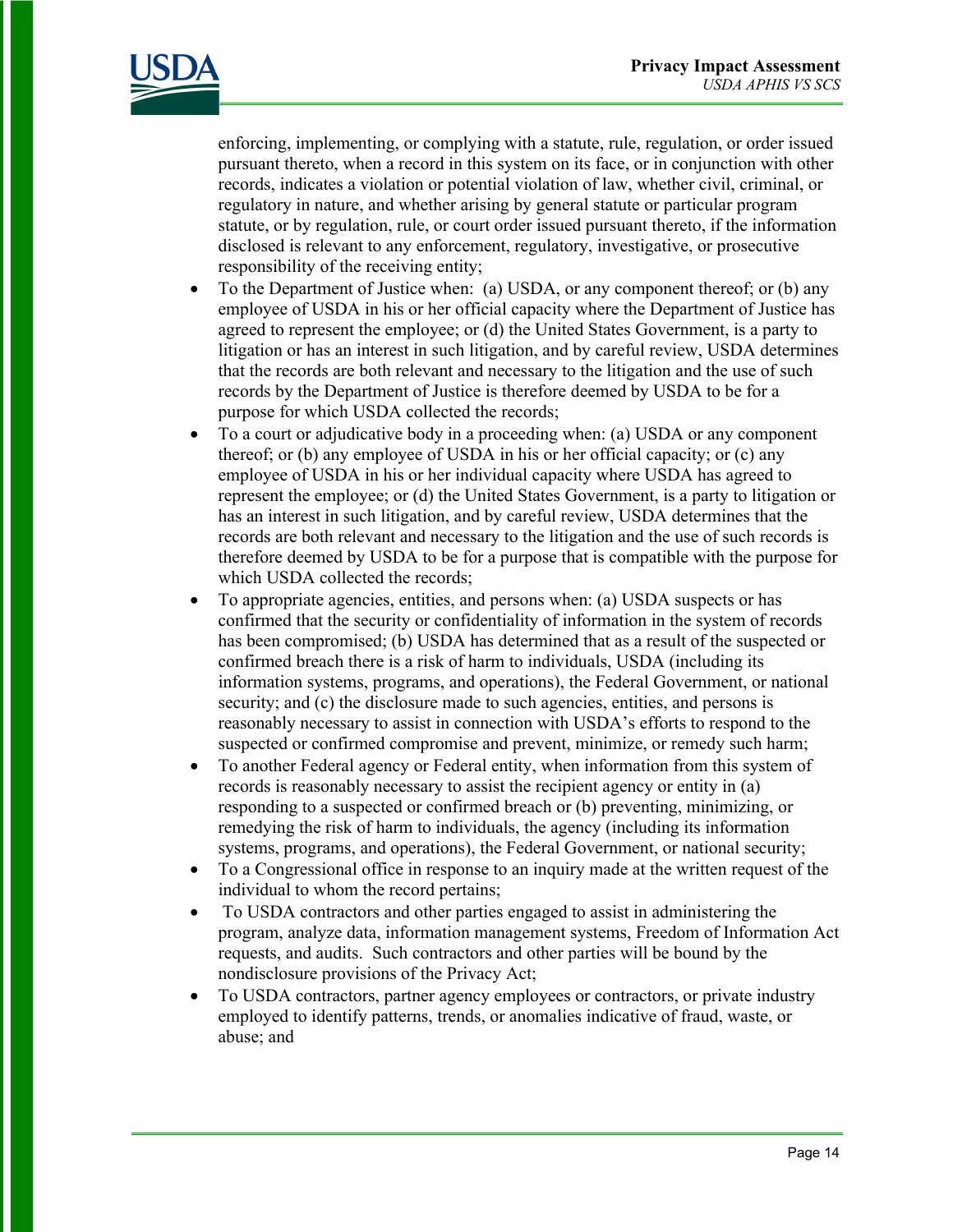

• To the National Archives and Records Administration (NARA) or to other Federal government agencies pursuant to records management activities being conducted under the authority of 44 U.S.C. 2904 and 2906.

#### **5.2 Is the sharing of personally identifiable information outside the Department compatible with the original collection? If so, is it covered by an appropriate routine use in a SORN? If so, please describe. If not, please describe under what legal mechanism the program or system is allowed to share the personally identifiable information outside of USDA.**

Yes. Where the USDA controls the personally identifiable information in the SCS; use of that information will be governed by an appropriate routine use in Animal Health, Disease, and Pest Surveillance and Management System, USDA/APHIS-15. APHIS VS works with State authorities on data protection through the use of Non-Disclosure Agreements (NDAs), Interconnection Security Agreements (ISAs), Memorandum of Understandings (MOUs) and other agreements.

#### **5.3 How is the information shared outside the Department and what security measures safeguard its transmission?**

State Animal Health users have access within VS SCS to all data for the state in which they reside. This is compatible with the original collection and the published SORN.

For any information sent in an external report, the privacy information is redacted. When the external recipient is under contract with USDA Non-Disclosure Agreements are used to prevent unauthorized information transfer. When the external recipient is a university or research partner, the information is transmitted via a secured web service component.

#### **5.4 Privacy Impact Analysis: Given the external sharing, explain the privacy risks identified and describe how they were mitigated.**

Unauthorized disclosure of employee and other personal information, as identified in Section 1.1 above, is the primary privacy risk to information shared externally to the USDA. This risk has been mitigated for USDA initiated sharing through technical and procedural information security controls levied on external holders and through the use of NDAs, ISAs, MOUs and other agreements. The data access of state users is restricted to users within their state. Data is shared only for the authorized purposes identified in the Privacy Act. VS technical staff receives training on the handling and management of personally identifiable information. All proposed new instances of sharing PII with external parties, must be reviewed/approved by VS Executive Leadership, the VS Authorizing Official and APHIS Information Security Branch.

## **Section 6.0 Notice**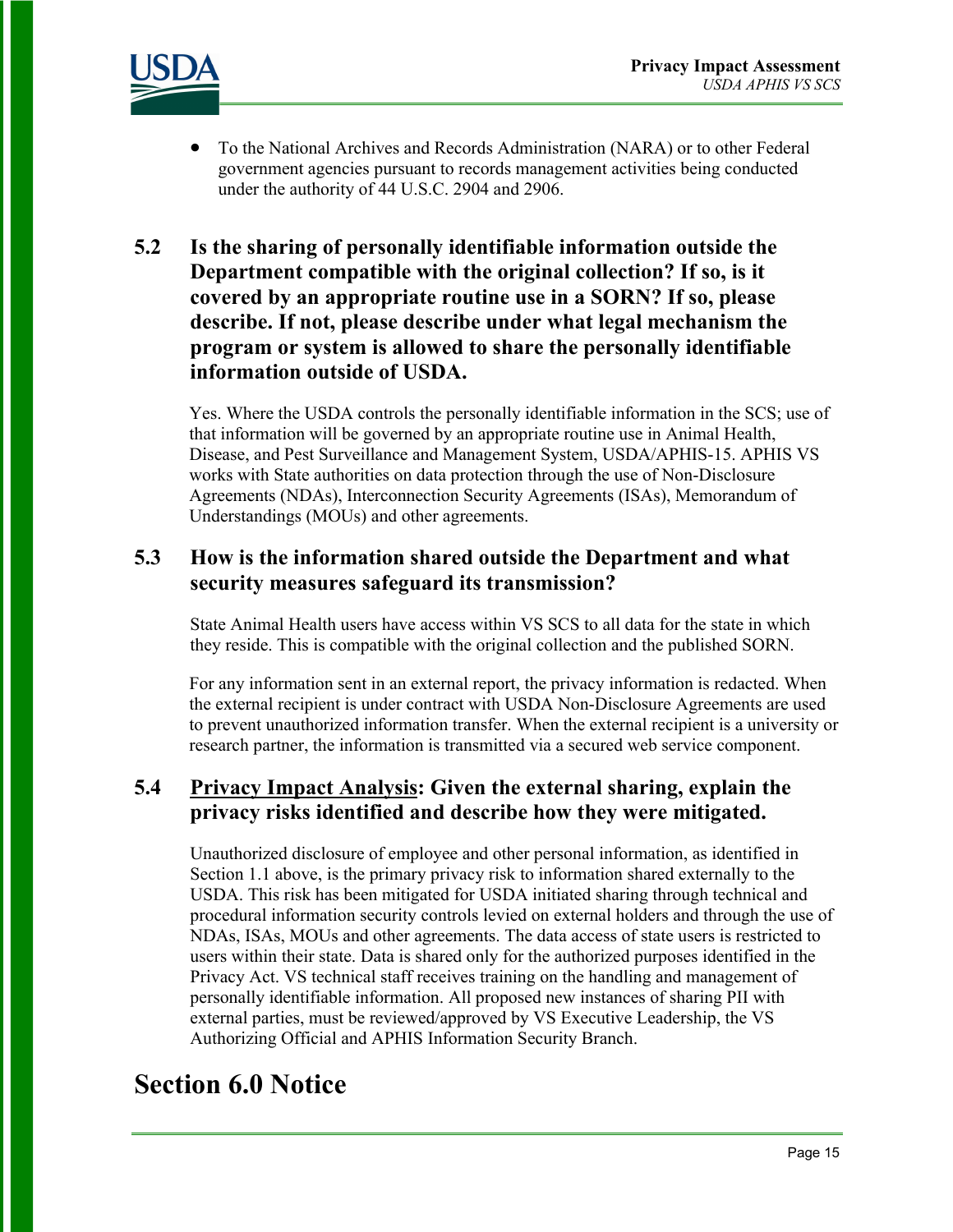

The following questions are directed at notice to the individual of the scope of information collected, the right to consent to uses of said information, and the right to decline to provide information.

#### **6.1 Was notice provided to the individual prior to collection of information?**

Information is collected on approved OMB-approved forms. This PIA is published on the USDA website that is accessible by the public.

A System of Record Notice (APHIS -15) was published in the *Federal Register* on November 28, 2011. An update to this SOR is currently ongoing Departmental review.

#### **6.2 Do individuals have the opportunity and/or right to decline to provide information?**

Individuals must provide certain information in order to receive animal health services from the APHIS. There is no law requiring individuals to provide information, unless they are requesting a service or product from APHIS. Further, individuals involved in animal disease investigations are required to provide information as governed by specific animal health laws and regulations of the state in which they reside.

#### **6.3 Do individuals have the right to consent to particular uses of the information? If so, how does the individual exercise the right?**

No. The data are treated uniformly for all submitters. Once the information is submitted it is subject to all routine uses.

#### **6.4 Privacy Impact Analysis: Describe how notice is provided to individuals, and how the risks associated with individuals being unaware of the collection are mitigated.**

The System of Record Notice is the official notice. No information is collected without an individual's awareness. At the time of data collection, an individual is entering data into a paper form or the individual is speaking with a Federal or State employee who is directly entering the information into a form. Information pertains to health status and location of an individual's animals.

### **Section 7.0 Access, Redress and Correction**

The following questions are directed at an individual's ability to ensure the accuracy of the information collected about them.

#### **7.1 What are the procedures that allow individuals to gain access to their information?**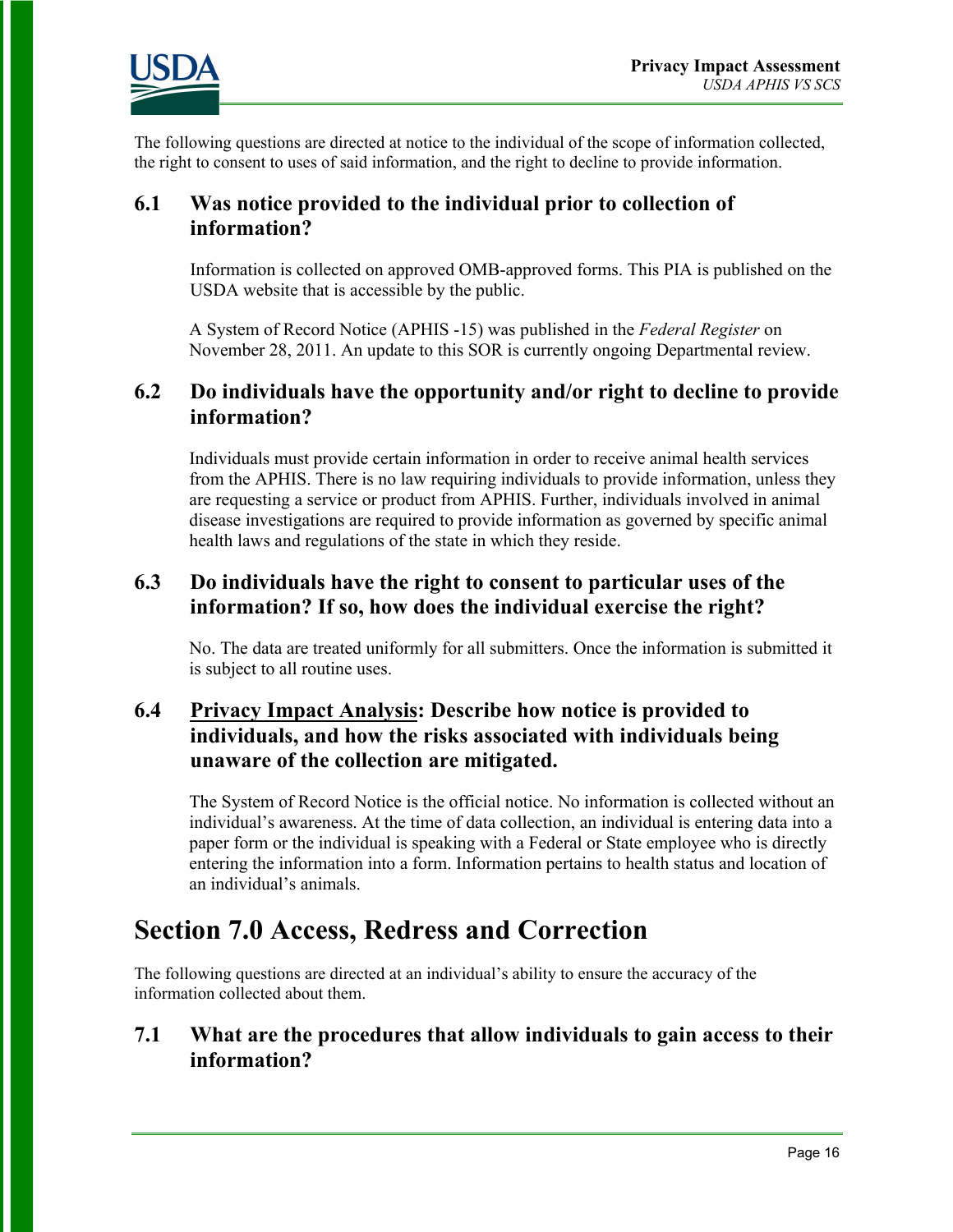

Individuals seeking notification of and access to any record contained in this system of records, or seeking to contest its content, may submit a request in writing to the APHIS Privacy Act Officer, 4700 River Road Unit 50, Riverdale, MD 20737 or by email: APHISPrivacy@usda.gov. If an individual believes more than one USDA component maintains Privacy Act records concerning him or her, the individual may submit the request to the Chief Privacy Act Officer, Department of Agriculture, 1400 Independence Avenue, SW, Washington, DC 20250.

#### **7.2 What are the procedures for correcting inaccurate or erroneous information?**

Members of the public are advised to submit requests to correct inaccurate or erroneous to the APHIS Privacy Office, as indicated above.

#### **7.3 How are individuals notified of the procedures for correcting their information?**

Individuals are notified of procedures by the animal health officials at the point of data collection.

#### **7.4 If no formal redress is provided, what alternatives are available to the individual?**

Individuals seeking to contest or amend information maintained in the system should direct their requests to the address indicated in Section 7.1 above. Some information may be exempt from the amendment provisions, as described in the section entitled "Exemptions promulgated for the system." An individual who is the subject of a record in this system may seek amendment of those records that are not exempt. A determination whether a record may be amended will be made at the time a request is received.

#### **7.5 Privacy Impact Analysis: Please discuss the privacy risks associated with the redress available to individuals and how those risks are mitigated.**

The primary risk associated with the redress process is that the request for redress might be delayed. If the written request is delivered to the address as stated in Section 7.4, and then requested by the APHIS Privacy Office, VS is mandated to comply with Privacy requirements. VS makes every attempt to act on requests by conducting rapid reviews of the request and coordinating a response with the Privacy Office to ensure that requested timeframes are met.

### **Section 8.0 Technical Access and Security**

The following questions are intended to describe technical safeguards and security measures.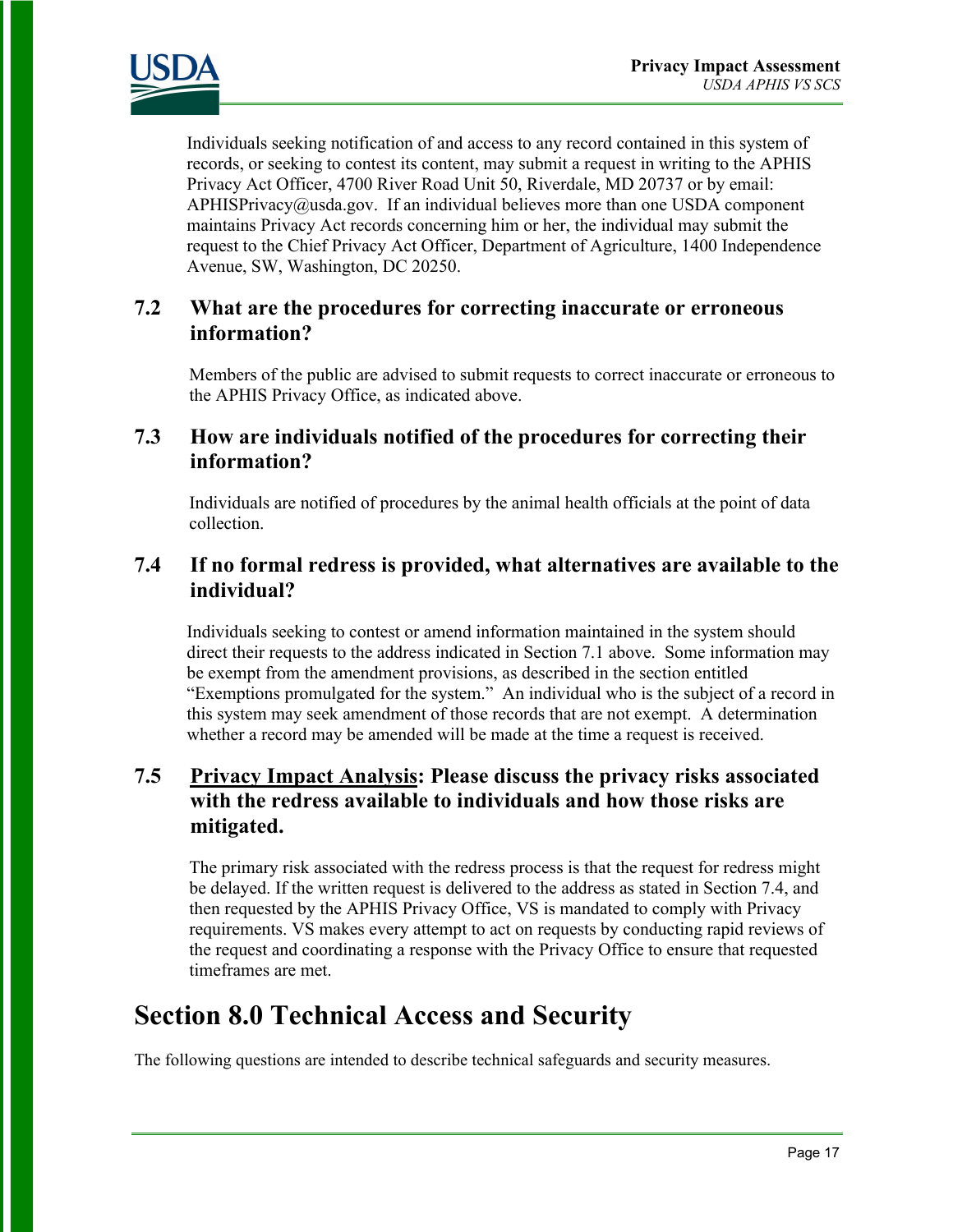

#### **8.1 What procedures are in place to determine which users may access the system and are they documented?**

Access to VS SCS is based on the need to conduct business with USDA and is approved by an authorized APHIS VS official. Criteria, procedures, and controls are documented. Access must be requested in writing and approved by the supervisor or APHIS authorizing official.

Once access is authorized, users of VS SCS information are further controlled through electronic role-based access. The system is integrated with USDA eAuthentication application and requires level 2 authenticated access. Users must have a government issued login and password that is controlled and managed either at the Veterinary Services district or local VS offices or in the case of local State databases the State Veterinarian's office. Password controls, procedures, responsibilities and policies follow USDA departmental standards.

#### **8.2 Will Department contractors have access to the system?**

VS IT contractors are provided access only as needed to perform the requirements of a given contract. Contractors are involved in the design and development of VS SCS. Privacy clauses are included in the associated contracts. Contractors provide 3rd tier production support for the application. Contractors are required to pass the USDA Information Security Awareness training and sign a Rules of Behavior agreement.

#### **8.3 Describe what privacy training is provided to users either generally or specifically relevant to the program or system?**

All APHIS employees provided access to VS SCS are required to complete annual Information Technology (IT) Security Awareness Training and must sign APHIS Rules of Behavior form prior to receiving access to the information system. VS system owners and technical staff are required to complete PII training each year.

#### **8.4 Has Certification & Accreditation been completed for the system or systems supporting the program?**

VS SCS renewed its Authority to Operate (ATO) on September 30, 2020 by completing an Assessment and Authorization. The ATO for this system will be renewed on or before September 30, 2023.

#### **8.5 What auditing measures and technical safeguards are in place to prevent misuse of data?**

Formal auditing measures for VS SCS will include security assessments performed by USDA APHIS at least annually and independent security assessments performed in support of Certification and Accreditation efforts. The independent assessments will be performed per the timeframe of VS SCS Re-certification.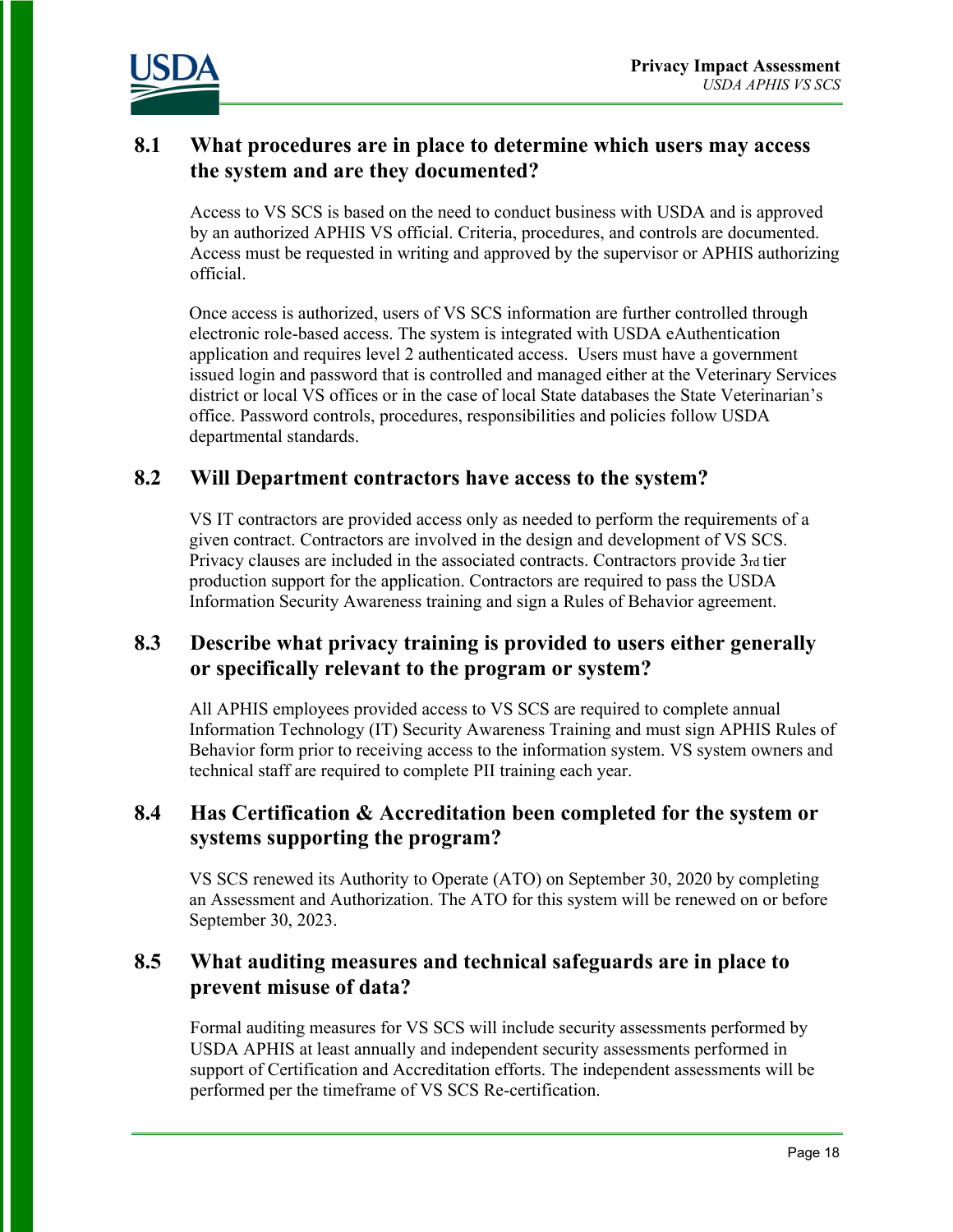

As to technical safeguards:

- The VS SCS is continuously monitored in several different ways. MRP Azure Cloud systems are scanned every thirty days to identify possible threats. The vulnerabilities identified are required to be remediated by the responsible parties.
- Security related incidents are reported to the ISSM and the OCIO Application Security Operations Division (ASOD) and requires an investigation. MRP Information Technology and USDA ASOD work together to respond and handle all incidents.
- Operational technical safeguards to prevent data misuse begin with access control. Access to VS SCS information is protected by role-based access which is managed by the network firewall, eAuthentication, and VS SCS. Users must have a government issued login and password that is controlled and managed by MRP Information Technology. Password controls, procedures, responsibilities and policies follow USDA departmental standards. At most sites, responsibility and scope of data access is defined by users' job descriptions. Policy dictates that a user may not 'selfnominate' themselves for access. Requests for access must come from their supervisor or other authorized animal health official.

#### **8.6 Privacy Impact Analysis: Given the sensitivity and scope of the information collected, as well as any information sharing conducted on the system, what privacy risks were identified and how do the security controls mitigate them?**

Unauthorized disclosure of employee and other personnel information, as identified in Section 1.1 above, is the primary privacy risk to information shared both internally and externally to the USDA. This risk is mitigated through technical and procedural information security controls levied on internal and external holders of VS SCS data. VS SCS, MRP Azure Cloud GSS and DISC GSS technical security controls are delineated in the current USDA APHIS VS SCS System Security Plan.

## **Section 9.0 Technology**

The following questions are directed at critically analyzing the selection process for any technologies utilized by the system, including system hardware and other technology.

#### **9.1 What type of project is the program or system?**

The VS SCS is a major application (MA) that collects, manages, and evaluates animal health data for disease management and surveillance programs.

#### **9.2 Does the project employ technology which may raise privacy concerns? If so please discuss their implementation.**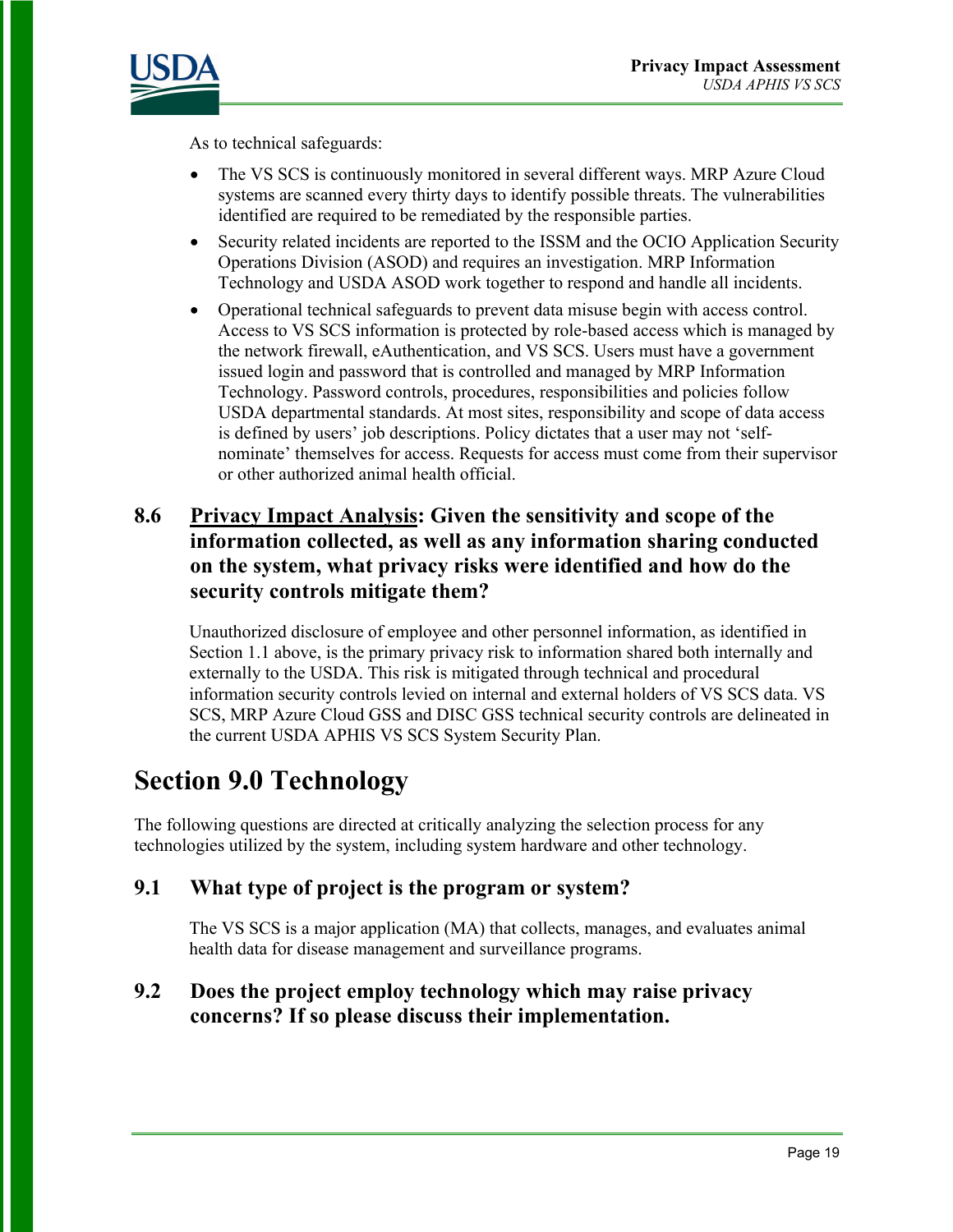

VS SCS does not employ technology which may raise privacy concerns.

### **Section 10.0 Third Party Websites/Applications**

The following questions are directed at critically analyzing the privacy impact of using third party websites and/or applications.

**10.1 Has the System Owner (SO) and/or Information Systems Security Program Manager (ISSPM) reviewed Office of Management and Budget (OMB) memorandums M-10-22 "Guidance for Online Use of Web Measurement and Customization Technology" and M-10-23 "Guidance for Agency Use of Third-Party Websites and Applications"?**

Yes.

#### **10.2 What is the specific purpose of the agency's use of 3rd party websites and/or applications?**

Not applicable. VS SCS does not use third party websites or applications.

#### **10.3 What personally identifiable information (PII) will become available through the agency's use of 3rd party websites and/or applications.**

Not applicable. VS SCS does not use third party websites or applications.

#### **10.4 How will the PII that becomes available through the agency's use of 3rd party websites and/or applications be used?**

Not applicable. VS SCS does not use third party websites or applications.

#### **10.5 How will the PII that becomes available through the agency's use of 3rd party websites and/or applications be maintained and secured?**

Not applicable. VS SCS does not use third party websites or applications.

#### **10.6 Is the PII that becomes available through the agency's use of 3rd party websites and/or applications purged periodically?**

Not applicable. VS SCS does not use third party websites or applications.

#### **10.7 Who will have access to PII that becomes available through the agency's use of 3rd party websites and/or applications?**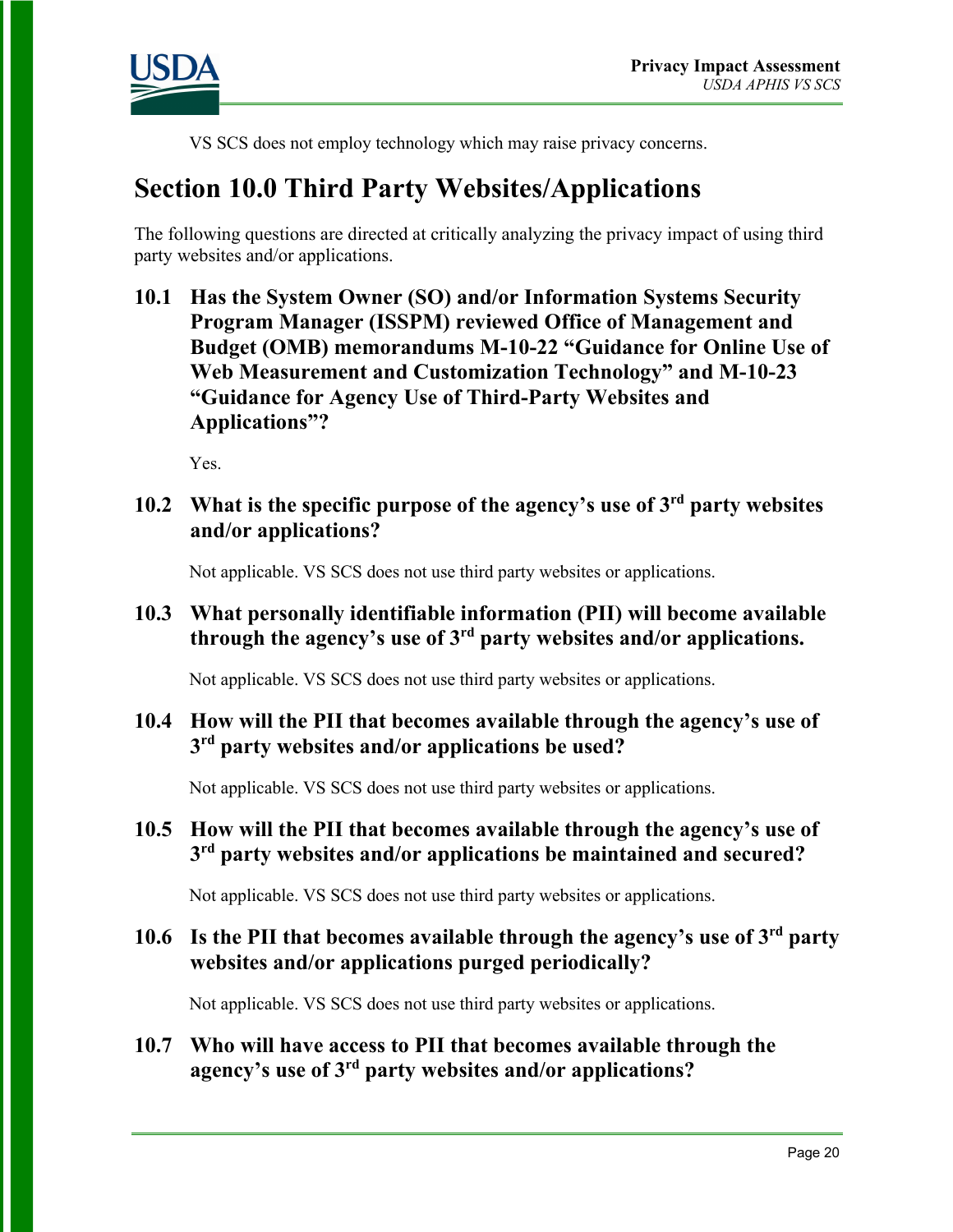

Not applicable. VS SCS does not use third party websites or applications.

#### **10.8 With whom will the PII that becomes available through the agency's use of 3rd party websites and/or applications be shared - either internally or externally?**

Not applicable. VS SCS does not use third party websites or applications.

#### **10.9 Will the activities involving the PII that becomes available through the agency's use of 3rd party websites and/or applications require either the creation or modification of a system of records notice (SORN)?**

Not applicable. VS SCS does not use third party websites or applications.

#### **10.10 Does the system use web measurement and customization technology?**

Not applicable. VS SCS does not use third party websites or applications.

*If so, is the system and procedures reviewed annually to demonstrate compliance to OMB M-10-23?*

Not applicable. VS SCS does not use third party websites or applications.

#### **10.11 Does the system allow users to either decline to opt-in or decide to opt-out of all uses of web measurement and customization technology?**

No, not applicable.

#### **10.12 Privacy Impact Analysis: Given the amount and type of PII that becomes available through the agency's use of 3rd party websites and/or applications, discuss the privacy risks identified and how they were mitigated.**

This application does not employ technology which may raise privacy concerns.